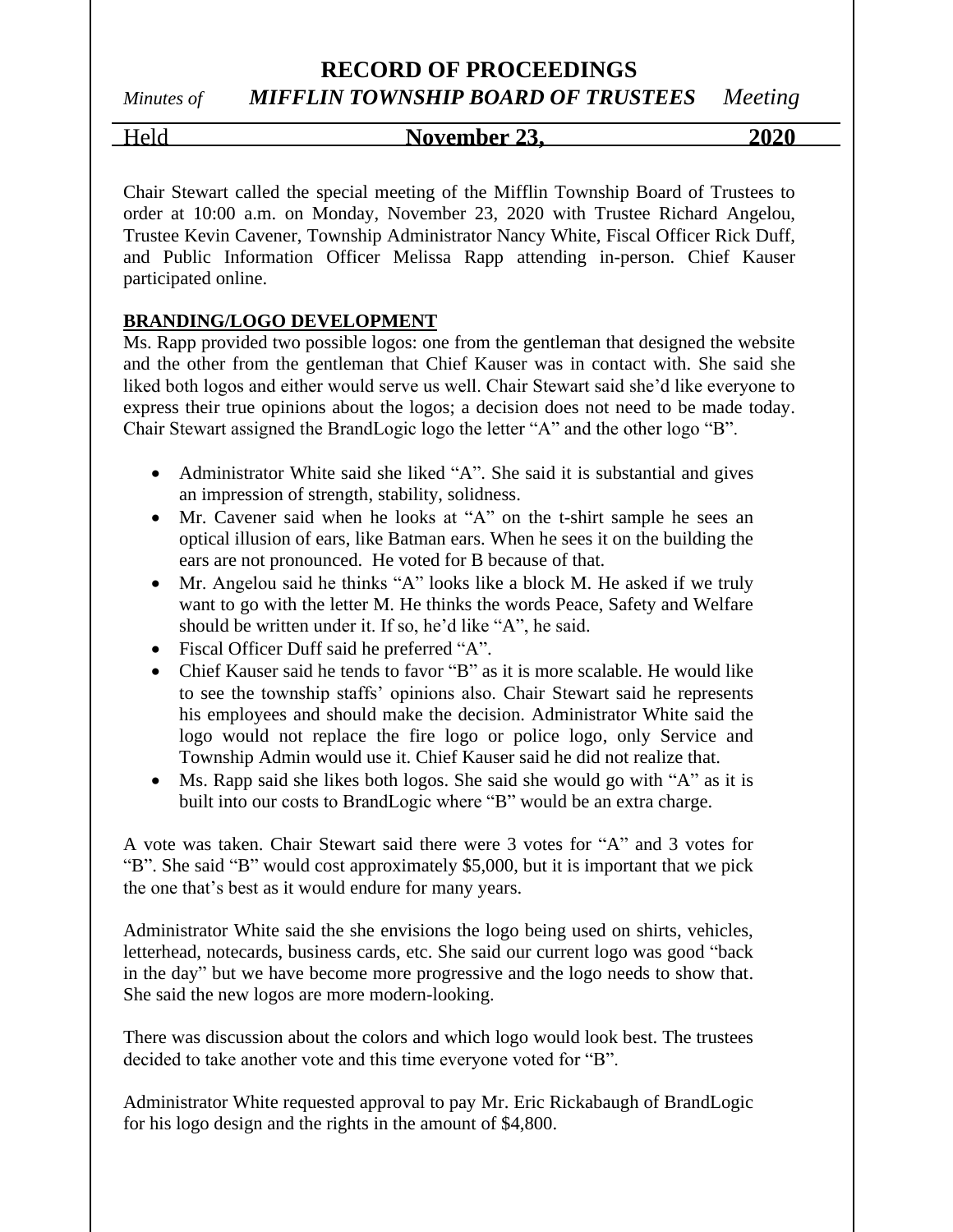### **RECORD OF PROCEEDINGS** *Minutes of MIFFLIN TOWNSHIP BOARD OF TRUSTEES Meeting*

#### Held **November 23, 2020**

### **Res. 220-20 Approve the payment to Mr. Eric Rickabaugh for his logo design and rights in the amount of \$4,800.**

Mr. Cavener moved to approve the payment to Mr. Eric Rickabaugh for his logo design and rights in the amount of \$4,800. Chair Stewart seconded. All voted yea. Motion carried.

Chief Kauser provided an update on COVID19 cases within the township offices. Chair Stewart reminded everyone the importance of wearing a mask to help save lives. Chief Kauser agreed. Administrator White said it is also important to also wash hands; it's the whole hygiene routine that matters.

There was discussion about the weight of the lines on logo "B". A vote was taken: Ms. Rapp, Administrator White and Mr. Cavener voted for the 4<sup>th</sup> example. Mr. Angelou voted for the  $2<sup>nd</sup>$  example. Chair Stewart said the  $4<sup>th</sup>$  example won the most votes.

Ms. Rapp said she would have the designer apply the logo to various items to show a good representation of how it will appear. Chair Stewart said the 4<sup>th</sup> example will be used pending the representations created. Chair Stewart requested Ms. Rapp have the representations prepared for the next trustees meeting on December  $7<sup>th</sup>$ . Ms. Rapp agreed to do so. A vote will be taken again at the December  $7<sup>th</sup>$  meeting.

Administrator White said a decision would also need to be made regarding color(s). Ms. Rapp said Pantone colors need to be selected. Chair Stewart suggested blue for Police, red for Fire, green for Service, Administrator White suggested the V at the top of the logo represent the largest department – Fire. The angle on the left would represent Police, and the angle on the right would represent Service. She said we may need to see a visual representation before we can decide. Administrator White said she is not a fan of the orange color on the logo. Ms. Rapp agreed to bring color representations to the next meeting on December  $7<sup>th</sup>$ .

Administrator White said there is going to be a meeting on Monday, November 28<sup>th</sup> with the State of Ohio, Franklin County and two realtors regarding Mason Run (in Leonard Park). She said it needs cleaning up and the guard rail needs replaced which will cost approximately \$25,000. The representative from the State of Ohio said they would clean it up, install a new guard rail and turn the property over to Mifflin Township. Administrator White said she is unsure if that is still the case but wanted to make the trustees aware. She said this meeting is important as it relates to the development of the area and continued maintenance by the township, going forward. Chair Stewart requested Administrator White represent the township. Chair Stewart said she will attend as well. Administrator White said she does not know why the realtors are invited but speculated they may be needed for lot lining and deed work.

Administrator White said Mr. Boggs is researching lighting like Clinton Township's new solar lighting.